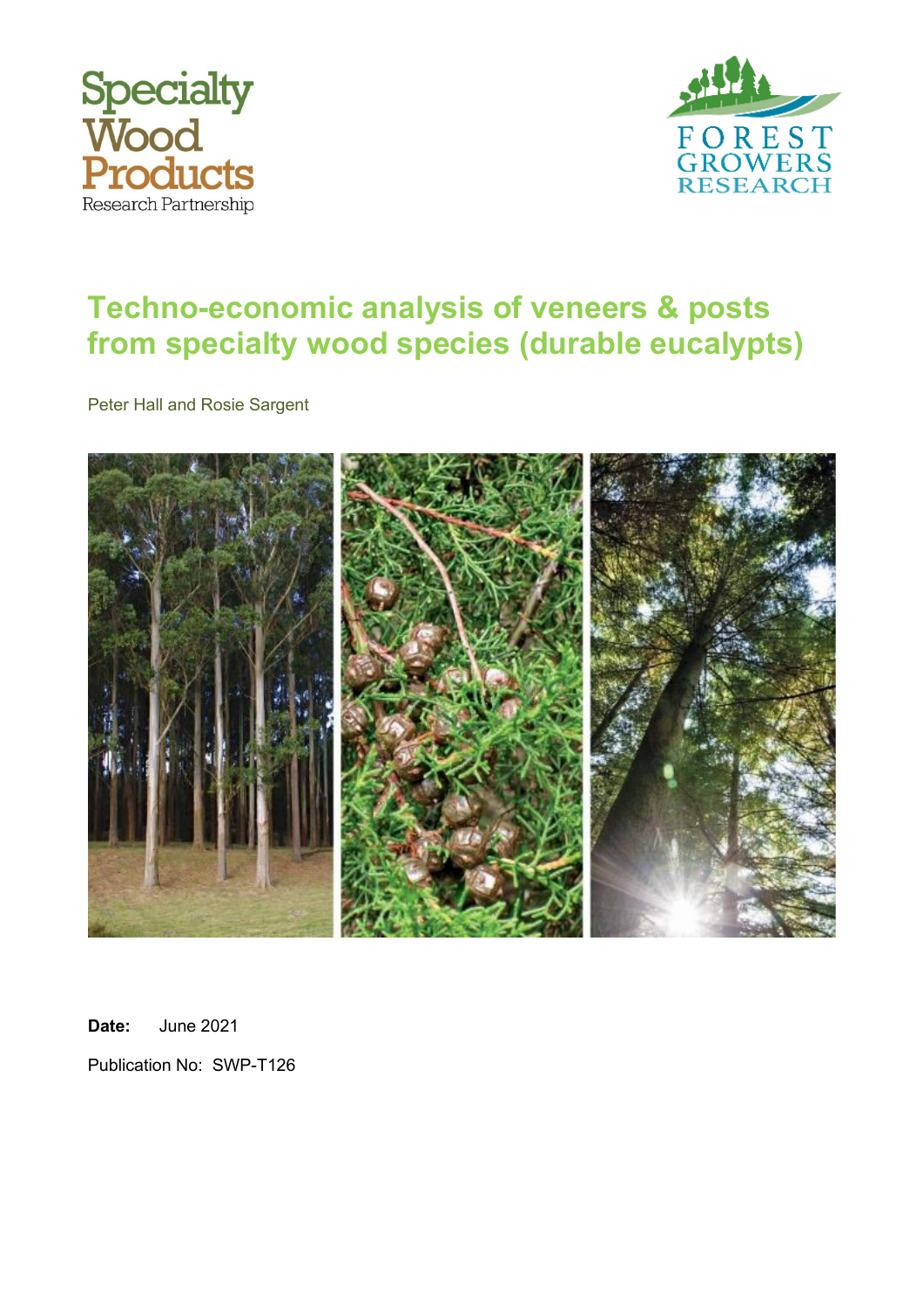# **TABLE OF CONTENTS**

Scion reference number; PAD No. 35052439

#### **Disclaimer**

This report has been prepared by Scion for Forest Growers Research Ltd (FGR) subject to the terms and conditions of a research services agreement dated 1 January 2016.

The opinions and information provided in this report have been provided in good faith and on the basis that every endeavour has been made to be accurate and not misleading and to exercise reasonable care, skill and judgement in providing such opinions and information.

Under the terms of the Services Agreement, Scion's liability to FGR in relation to the services provided to produce this report is limited to the value of those services. Neither Scion nor any of its employees, contractors, agents or other persons acting on its behalf or under its control accept any responsibility to any person or organisation in respect of any information or opinion provided in this report in excess of that amount.

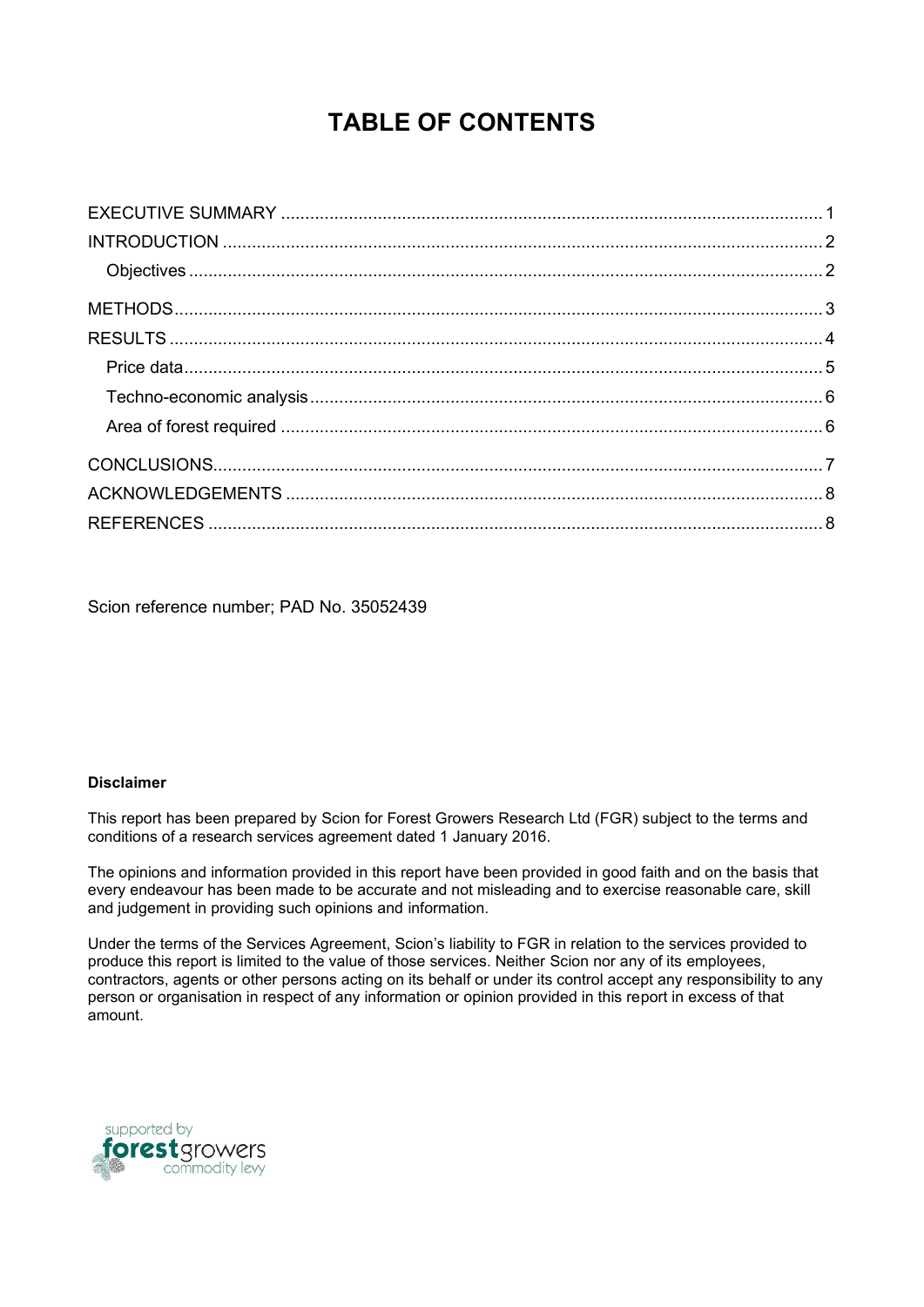#### <span id="page-2-0"></span>**EXECUTIVE SUMMARY**

This report was commissioned by the Specialty Wood Products Research Partnership and is aimed at assessing the potential for making durable eucalypt posts and veneers from a durable eucalypt crop, *E. globoidea*, using 3 regime options (15, 20 and 25-year rotations).

Making veneers and posts from a crop of durable eucalypt logs appears to be technically and financially viable at a scale suitable for the demand for naturally durable posts. There are potential markets for both durable posts and high stiffness veneers in the Nelson-Marlborough region.

The market for untreated durable eucalypt posts for organic primary production operations such as vineyards and fruit growing are up to  $17,000$  m<sup>3</sup> per annum.

Eucalypt veneers could be used to make either a 100% eucalypt LVL or be added to radiata pine LVL to increase the stiffness (GPa rating) and therefore increase the value of the product.

Getting eucalyptus veneer prices was difficult as none are produced in New Zealand at commercial scale, they were estimated to be available from overseas markets at between \$440 and \$570 per  $m<sup>3</sup>$ .

The larger processing plants have higher ROCEs' with the plants that would run on crops from longer rotations having ROCEs' of over 20% and, depending on the veneer prices, potentially over 30%. The returns are highly sensitive to the veneer prices.

Overall, the data suggests that the 20-year regime would give better results than the 15-year regime and similar results to the 25-year regime with the benefit of the material being available slightly sooner. The longer rotations (20 to 25 years) gave better yields of veneers. The area of forest required to service the plant making the posts and veneers was estimated at being between 1,500 and 2,000 hectares, depending on the regime used.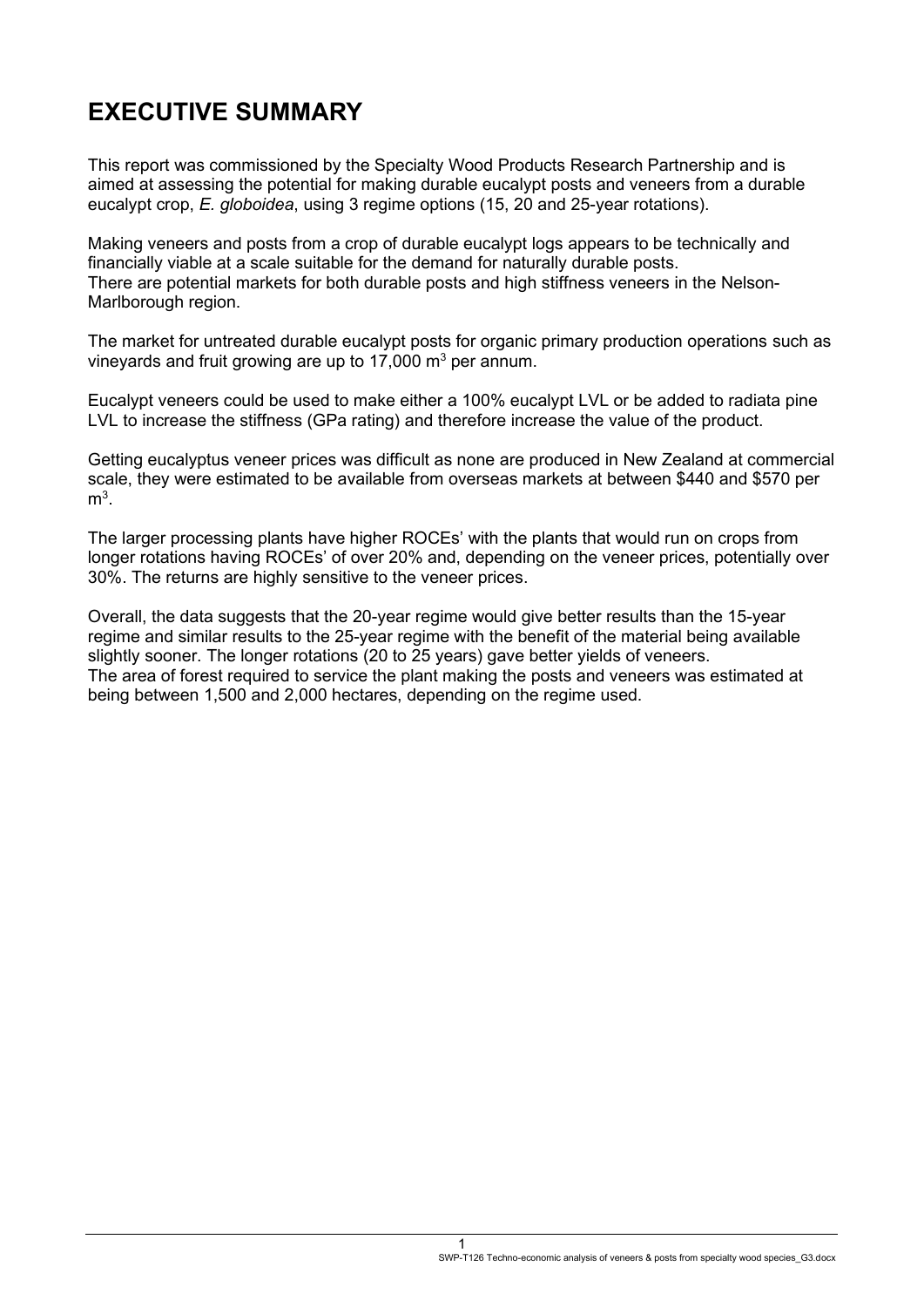# <span id="page-3-0"></span>**INTRODUCTION**

Production of posts for use on organic farms, orchard and vineyards is a topic of interest to the Specialty Wood Products Research Partnership. The potential of growing durable Eucalypt species for this purpose has been covered in previous work (Altenar 2020, Hall 2021). The market for durable eucalypt posts for use in organic ventures has been estimated at between 7,000 and 17,000  $\mathrm{m}^3$  per annum. The volume demand is difficult to assess due to the difficulty in predicting the amount of new vineyard expansion and organic growing operations there will be, hence the wide range in the figures.

One way to grow the required volume is grow and harvest a durable eucalypt crop specifically for producing posts, as described in Hall, 2021. An alternative approach is to grow a crop where the logs that are suitable for producing veneers are first peeled and the core of the log is then used as a durable post.

The assumption here is that there is a demand for the veneers from the eucalyptus logs, as they can be used to make a high stiffness LVL. This could be either as a 100% eucalyptus product or as a blend with pine veneers.

The majority of the LVL made in New Zealand from radiata pine is LVL8 and LVL10 / 11 with a small amount of LVL16. Eucalyptus timber is generally stiffer than radiata pine and LVL made from *Eucalyptus globoidea* (a durable species) would likely have a stiffness of 12 to 14 GPa (making LVL12 or LVL14) with a small amount being up to GPa 20 (Guo and Altaner, 2018). The stiffer veneers make a stiffer LVL, with the correlation being more or less direct. The impact of the blending of two species on the stiffness of the LVL is in direct proportion to the amounts used (Doug Gaunt pers. comm.). That is; LVL made with 50:50 radiata pine veneers with GPa 8 and Eucalyptus veneers at GPa 12 would produce LVL10. Further, according to Guo and Altaner (2018) a mixed LVL with alternating veneers of radiata pine and eucalyptus had better bonding between the plies.

Given that there is a demand for durable but untreated posts for use in organic primary produce ventures and the potential of growing posts directly is still more expensive than the CCA treated radiata pine option (Hall 2021) this analysis is aimed at determining the impact of growing a durable eucalypt product and selling the veneers as a feedstock to an LVL manufacturer where they could be used to produce an LVL product that has a higher stiffness and therefore sells for a higher price than LVL made from radiata pine. The cores from the logs would be sold as naturally durable posts, with the market being organic growers. Further, NZ Winegrowers are aiming for zero waste to landfill by 2050 which implies not using CCA treated posts which are difficult to dispose of otherwise. The species identified as being both durable and suitable to for growing in New Zealand near sites with posts demands is *Eucalyptus globoidea.*

One of the features of this approach is that the less durable sapwood is peeled off the logs leaving the more durable heartwood as the post product.

#### <span id="page-3-1"></span>**Objectives**

The objectives of this work are to;

- Assess the potential for making durable Eucalypt posts and Veneers from a durable eucalypt crop, using 3 regime options (15, 20- and 25-year rotations).
- Using the Nelson / Marlborough region as a case study estimate the financial viability of making veneers and posts (from peeled cores and upper logs) from the same crop.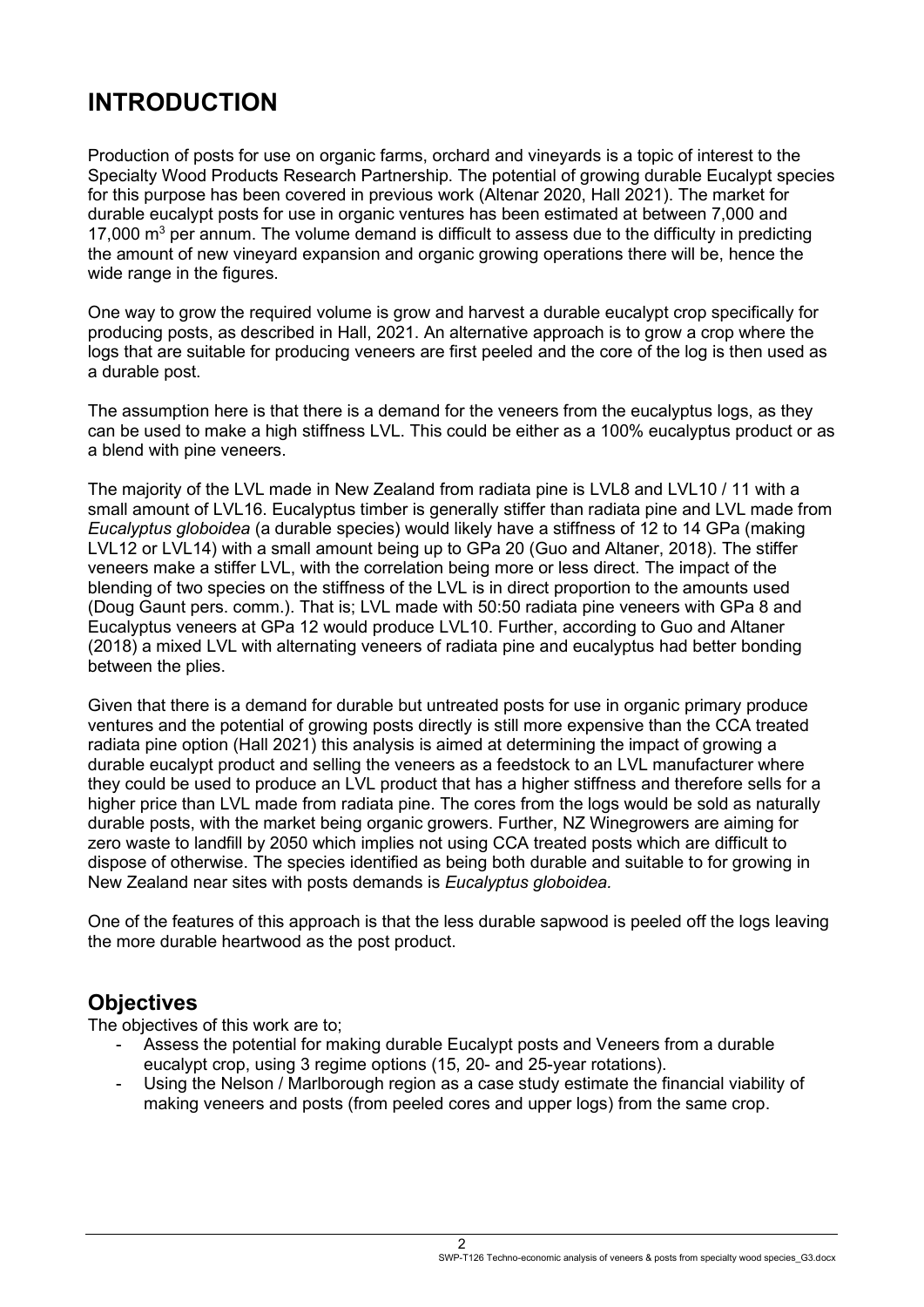## <span id="page-4-0"></span>**METHODS**

The crop yields for three growing regimes were derived from a Eucalyptus growth model (van der Colff and Kimberley, 2013). The regimes used were to plant 1111 stems per ha and then thin to 600 s/ha at age 8 with clear-fell at ages 15, 20 and 25.

The costs of producing the log were derived from a number of calculators;

- Growing costs were calculated from a Scion growing cost calculator which includes variables such as land cost (\$7,500/ha), interest rates (6%), profit margin (6%), silvicultural costs, tree stocks, labour, pest and disease control, forest management fees and rates etc.
- Logging costs were based on AgriHQ logging costs for 2021 and varied to allow for the increased costs associated with the lower piece size of the shorter rotation.
- Transport costs were derived using Scion's harvesting and transport cost calculator (Riddle 1994, Blackburne 2009).
- Roading costs per  $m<sup>3</sup>$  were estimated based off an assumed cost of \$50,000 per km of road construction and 16ha of logging per km of road and the yield of logs per ha.

The yield of logs by grade was derived from log grade modelling outputs provided by NZ Dryland Forestry Initiative (Paul Millen, Kevan Buck).

Veneer yields were calculated based on the small end diameters (SED) of the logs by grade from the modelling and the assumptions that the cores used for posts would be 100mm. A ply mill with a chuck or spindle type lathe can typically peel to a core of 83mm diameter. However, this is small in comparison to the majority of posts sold.

The yields of veneers were based on those found in Guo and Altaner 2018. The plies were assumed to be 4mm thick. The volume of a 100mm post at 2.7m length was calculated, and a post / core of this dimension was assumed to be available from each log.

The yields of cores / posts, veneers and residuals (round up, clippings, spurs etc) were calculated for each log grade and then converted to a volume per ha for each regime.

The prices of different products; posts, veneers and LVL were derived from Hall 2021, an online search and industry data respectively.

The techno-economic analysis of making veneers and posts from the eucalypt logs was done using the WoodScape model (Jack et al, 2013). This model has a wide range of wood processing options and can have variants of differing scales added to it. For this study a small veneer plant  $(20,000 \text{ m}^3)$  of product per annum) with eucalypt logs as the feedstock and two products; high stiffness veneers and durable posts was added.

The area of forest crop required to feed a plant of sufficient size to meet the bulk of the organic post demand was estimated from crop and product yield data.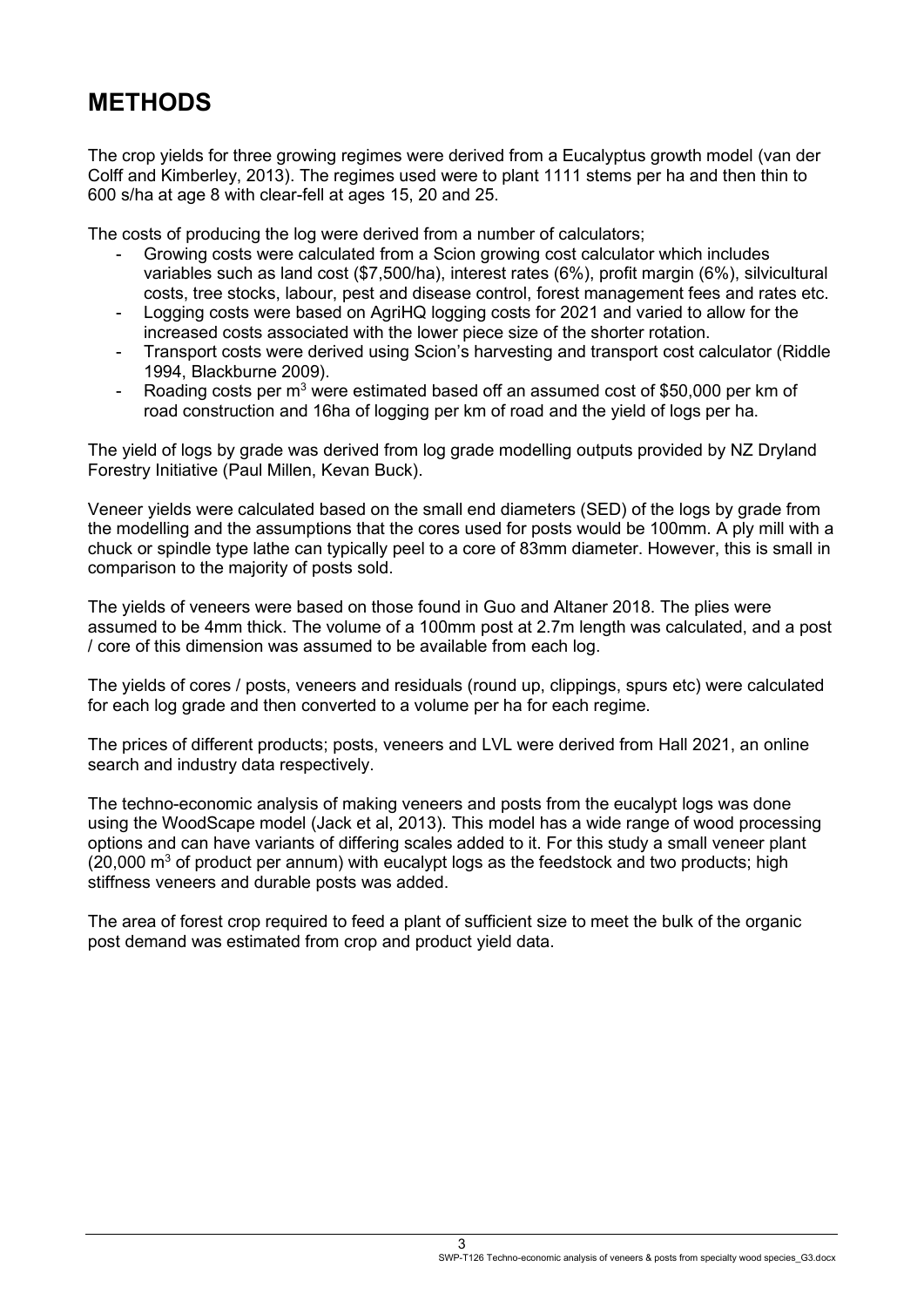# <span id="page-5-0"></span>**RESULTS**

The results from the growth model for an average site (site index 27<sup>1</sup> and 1000 index of 31<sup>2</sup>) are shown in Table 1. The values are for the total recoverable volume of merchantable logs in cubic metres per hectare.

Table 1. Recoverable volumes of merchantable logs by regime

| <b>Rotation length (years)</b>                             | 15  | 20  | 25  |
|------------------------------------------------------------|-----|-----|-----|
| Total recoverable volume<br>$\int$ (m <sup>3</sup> per ha) | 397 | 600 | 770 |

The estimated costs for growing the crops for the 3 regimes are shown in Table 2. The shorter regime has the highest cost per cubic metre. The margin for error on the costs means the 20 and 25-year regimes are effectively the same delivered cost.

Table 2. Total delivered cost, per cubic metre by regime.

| <b>Rotation length, years</b>           | 15      | 20      | 25      |
|-----------------------------------------|---------|---------|---------|
| Growing cost, $$/m^3$                   | \$55.49 | \$57.43 | \$60.84 |
| Roading cost, \$/m <sup>3</sup>         | \$7.55  | \$5.21  | \$3.89  |
| Logging cost, $$/m3$                    | \$38.00 | \$33.00 | \$32.00 |
| Transport cost, $$/m3$                  | \$20.00 | \$19.50 | \$19.00 |
| Total delivered cost, \$/m <sup>3</sup> | \$121   | \$115   | \$116   |

The yield of logs by grade is shown in Table 3.

Table 3 – cubic metres per ha of different log sizes (by small end diameter, mm) produced by the different regimes

| Age | 300mm | <b>250mm</b> | <b>200mm</b> | <b>150mm</b> | <b>130mm</b> | <b>Firewood</b> | Total |
|-----|-------|--------------|--------------|--------------|--------------|-----------------|-------|
| 15  | 0.0   | 49.5         | 71.1         | 117.0        | 66.0         | 93.3            | 397   |
| 20  | 63.9  | 132.3        | 141.6        | 136.8        | 55.9         | 69.4            | 600   |
| 25  | 177.8 | 117.6        | 274.2        | 111.0        | 43.8         | 45.5            | 770   |

Based on the volume of the posts of various diameters and lengths of 2.7m the number of posts recoverable by grade were calculated. The yield of veneers will vary with the diameter of the logs.

| Age | 1.9111180101109000001110181<br>300mm | <b>250mm</b> | $-$<br><b>200mm</b> | .<br><b>150mm</b> | <b>130mm</b> | Firewood |
|-----|--------------------------------------|--------------|---------------------|-------------------|--------------|----------|
| 15  |                                      | 374          | 838                 | 2453              | 1842         | n. a.    |
| 20  | 335                                  | 998          | 1669                | 2868              | 1560         | n. a.    |
| 25  | 932                                  | 887          | 3233                | 2327              | 1223         | n. a.    |

Table  $4 -$  number of logs per ha by grade by regime

The yields (as percentages) of different products from the peeling of the logs of different diameters are shown in Table 5. Some of these are based on the data presented in Guo and Altaner and some are derived from calculation based on an assumed dimension of the post / core. The minimum post size was assumed to be 100mm diameter. A veneer lathe (with a spindle) can peel down to an 83mm core, spindle-less lathes can go down to around 30mm, but both these diameters are too small to be used as a post.

The small diameter (130mm) logs produce only a small proportion of their volume as veneers.

<sup>&</sup>lt;sup>1</sup> Site index = mean top height at age 15.

 $2$  1000 index = mean annual increment (m<sup>3</sup> per ha per annum) at age 15 for a stand with 1000 stems per ha.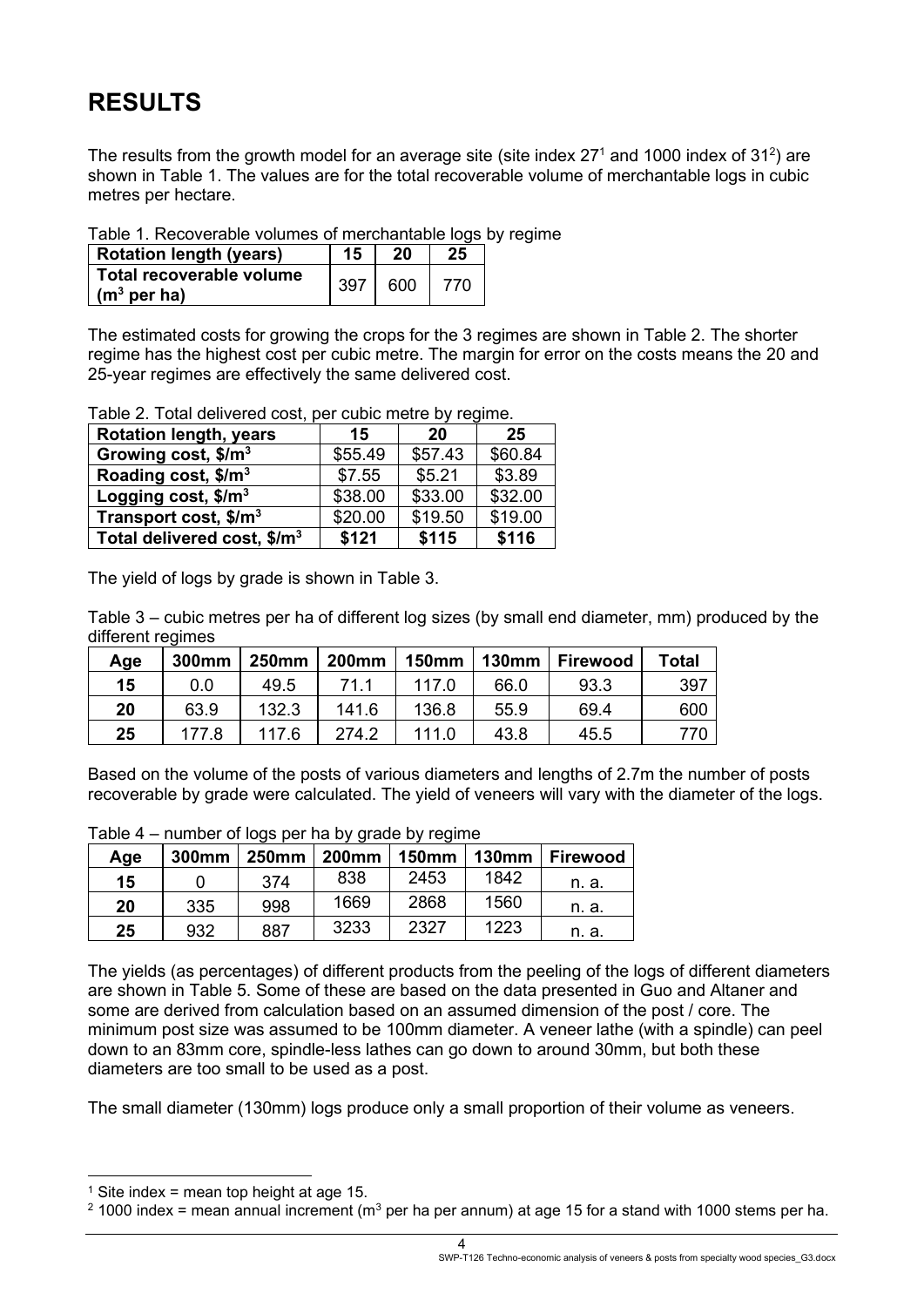Table 5 – yields of products and residues by log grade.

|                        |       | ັບ           |              |              |              |
|------------------------|-------|--------------|--------------|--------------|--------------|
| Log grade              | 300mm | <b>250mm</b> | <b>200mm</b> | <b>150mm</b> | <b>130mm</b> |
| Cores / posts          | 10%   | 16%          | 25%          | 44%          | 59%          |
| Round-up               | 5.3%  | 6.4%         | 8.0%         | 10.7%        | 12.3%        |
| Other loss             | 9%    | 8%           | 6%           | 5%           | 4%           |
| Clipping loss          | 20%   | 17%          | 13%          | 10%          | 9%           |
| <b>Useable veneers</b> | 56%   | 53%          | 48%          | 31%          | 16%          |

The product yields by log grade also need to be combined with the yields of log grade by regime to give an estimate of product yield by regime (Table 6).

Table 6 – products and residues per ha of crop.

| Regime   | <b>Product</b>   | 300mm | <b>250mm</b> | <b>200mm</b> | <b>150mm</b> | <b>130mm</b> |
|----------|------------------|-------|--------------|--------------|--------------|--------------|
| 15 years | Cores / posts    |       | 8            | 18           | 51           | 39           |
| 15 years | <b>Residuals</b> | 0     | 15           | 19           | 29           | 16           |
| 15 years | <b>Veneers</b>   | 0     | 26           | 34           | 36           | 11           |
| 20 years | Cores / posts    | 6     | 21           | 35           | 60           | 33           |
| 20 years | <b>Residuals</b> | 22    | 40           | 39           | 34           | 14           |
| 20 years | Veneers          | 36    | 71           | 67           | 42           | 9            |
| 25 years | Cores / posts    | 18    | 19           | 69           | 49           | 26           |
| 25 years | <b>Residuals</b> | 61    | 36           | 75           | 28           | 11           |
| 25 years | Veneers          | 99    | 63           | 131          | 34           | 7            |

The data from Table 6 was converted into an average yield

| $1$ able $1 - 1$ lieal i yield of products (70) by require |          |          |          |  |  |  |
|------------------------------------------------------------|----------|----------|----------|--|--|--|
|                                                            | 15 years | 20 years | 25 years |  |  |  |
| Cores as posts                                             | 38       | 29       | 25       |  |  |  |
| <b>Veneers</b>                                             | 35       |          | 46       |  |  |  |
| <b>Residuals</b>                                           |          | 29       | 29       |  |  |  |

 $Table 7$  mean yield of products  $(0/6)$  by regime

#### <span id="page-6-0"></span>**Price data**

Posts

- 100mm by 2.7 length; \$445 per m $^3$  ex-mill (retail of \$890 per m $^3)$ 

Eucalyptus veneers

- estimated ex-mill price of \$570 per  $m<sup>3</sup>$  to be competitive with imported product.

LVL prices vary by the strength of the LVL, expressed as GPa (Table 8).

Table 8 – LVL prices in \$ per m<sup>3</sup>; Retail and ex-mill (estimated)

| GPa | Retail,<br>$$/m^3$$ |       | Ex-mill<br>$$/m^3$ |
|-----|---------------------|-------|--------------------|
| 8   | \$                  | 684   | \$400              |
| 9   | \$                  | 849   | \$492              |
| 10  | \$                  | 1,029 | \$597              |
| 11  | \$                  | 1,225 | \$711              |
| 12  | \$                  | 1,437 | \$833              |
| 13  | \$                  | 1,663 | \$965              |
| 14  | \$                  | 1,905 | \$1,105            |
| 15  | \$                  | 2,161 | \$1,253            |
| 16  | \$                  | 2,432 | \$1,410            |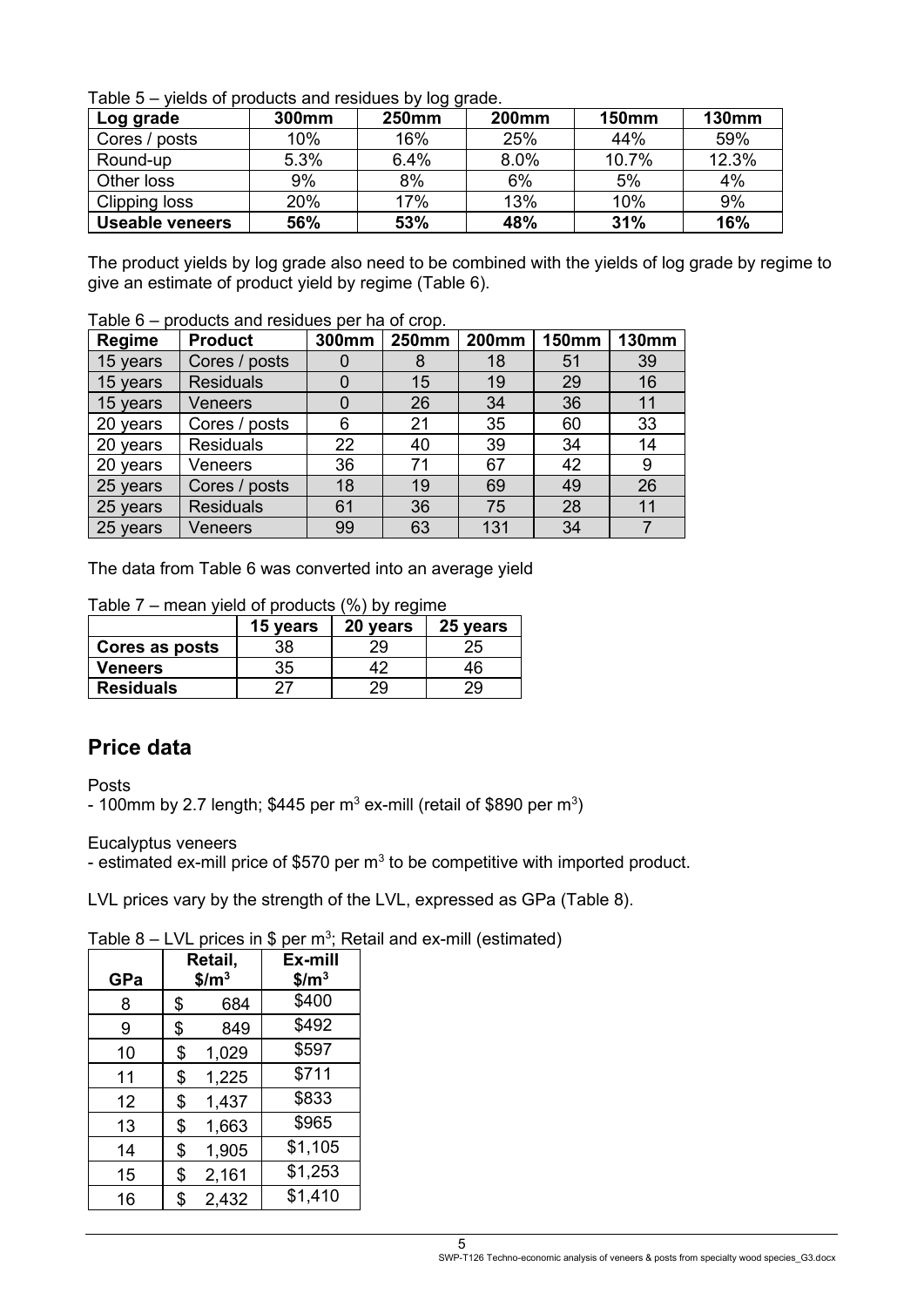#### <span id="page-7-0"></span>**Techno-economic analysis**

Data from the WoodScape model on processing costs were used to work back from an ex-mill price for LVL to what could be paid for veneers and still have a financially viable operation.

The estimates of product value (ex-mill) were;

- Durable posts  $$445$  per m<sup>3</sup>
- Eucalypt veneers  $$438$  per m<sup>3</sup>

The WoodScape model was run using different inputs based on the log costs and the different ratios of products based on the rotation lengths / regimes. The results are shown in Table 9. The size of the plant varied as the differing product ratios affected the volume of posts produced. The target for posts production was kept at  $15,000$  m<sup>3</sup> per annum.

| <b>Rotation</b><br>length | Log in,<br>$m3$ p. a. | Products out, $m^3$ p.a.<br>veneers / posts | <b>ROCE</b><br>$\%$ | <b>IRR</b><br>$\%$ | Payback<br><b>Years</b> | <b>NPV</b><br>\$/Millions |
|---------------------------|-----------------------|---------------------------------------------|---------------------|--------------------|-------------------------|---------------------------|
| 15                        | 40,000                | 14,000 / 15,000                             |                     | 4.5                | 8.9                     | $-$4.8M$                  |
| 20                        | 52,381                | 22,000 / 15,000                             | דר                  | 15.2               | 3.3                     | \$4.20M                   |
| 25                        | 60,870                | 28,000 / 15,000                             | 22                  | 12.4               | 3.8                     | \$1.45M                   |

Table 9 – results for WoodScape modelling

Eucalypt veneers are available for purchase from a range of suppliers in China. These veneer prices were averaged and converted (foreign exchange and freight) to an ex-mill price in New Zealand. These prices were higher than those used above. If these higher prices (\$570 per m<sup>3</sup>) were used, then the financial metrics improve (Table 10).

Table 10 – financial metrices for veneer and postproduction with veneer price at \$570  $m<sup>3</sup>$ 

| <b>Regime</b> | <b>ROCE %</b> | IRR % | $NPV$ , \$m p.a. |
|---------------|---------------|-------|------------------|
| 15 years      | 25            | 14    | \$3.0M           |
| 20 years      | 33            | 17    | \$7.5M           |
| 25 years      | 36            | 19    | \$10.3M          |

These metrics compare well with the returns from making posts alone (11.8% ROCE, Hall 2021) and for making veneers alone at the low (\$438/m<sup>3</sup>) and high (\$570//m<sup>3</sup>) veneer prices which gave ROCEs of -10% and 17 % respectively. The veneer mill is highly sensitive to the price of the veneer product.

#### <span id="page-7-1"></span>**Area of forest required**

In order to feed a plant making both post and veneer products that is making sufficient posts to meet a large proportion (70 or 80%) of the organic post market (up to 17,000  $\mathrm{m}^3$  per annum) on a continuous supply basis an area of dedicated forest is required. This area varies with the regime (rotation length used) (Table 11).

Table 11 – area of annual harvest and total forest of durable eucalypt species estimated to be required rotation (years)

|                           | 15 years | 20 years | 25 years |
|---------------------------|----------|----------|----------|
| $m^3/ha$                  | 397      | 600      | 770      |
| Volume $(m^3)$ p.a.       | 40,000   | 52,381   | 60,870   |
| Harvest area required,    | 101      | 88       | 80       |
| ha per annum              |          |          |          |
| <b>Total ha of forest</b> | 1511     | 1760     | 2000     |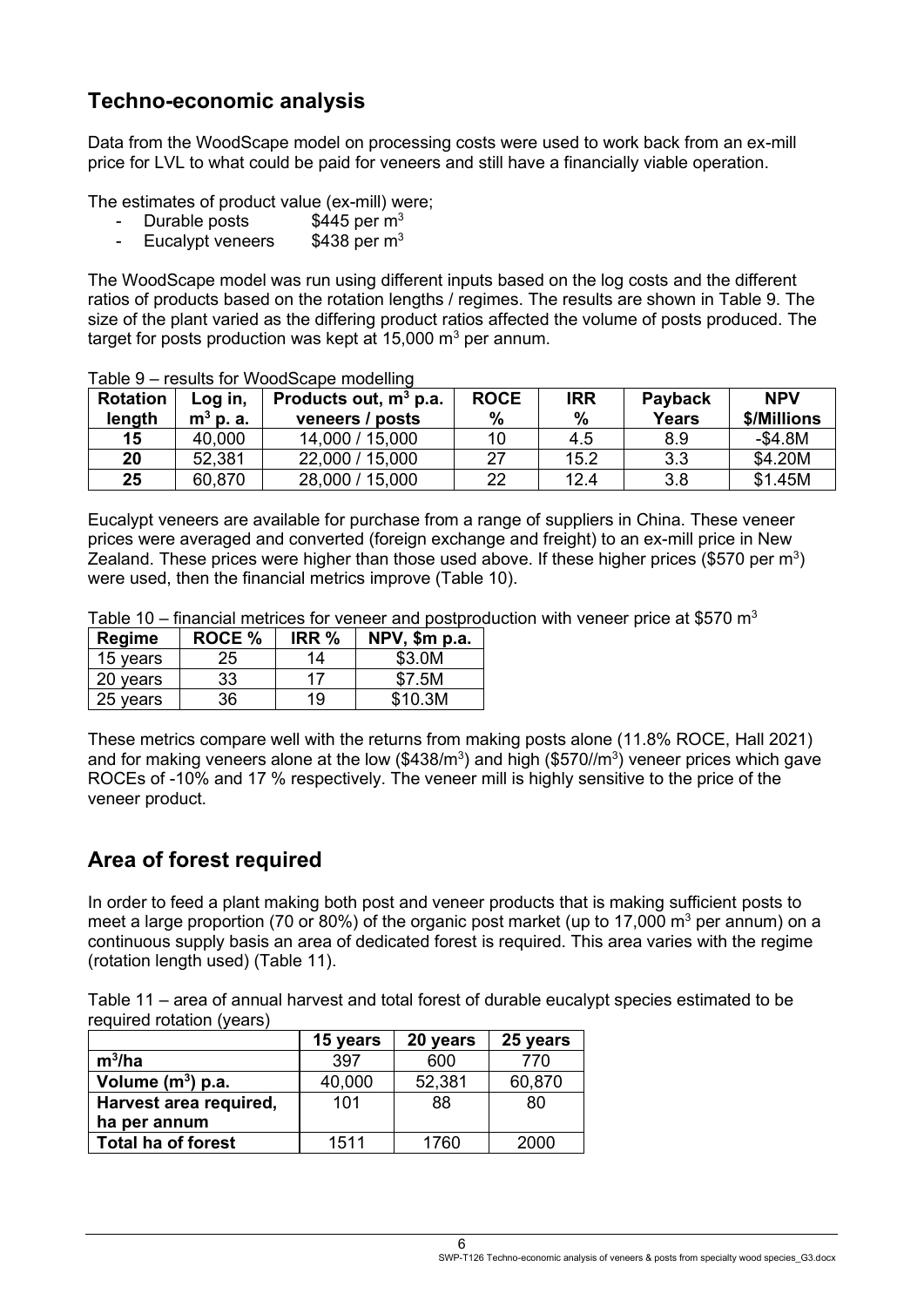# <span id="page-8-0"></span>**CONCLUSIONS**

Eucalypt veneers could be used to make either a 100% eucalypt LVL or be added to Radiata pine LVL to increase the stiffness (GPa rating) and therefore increase the value and market access of the product.

The market for untreated durable eucalypt posts for organic primary production operations is up to 17,000  $m<sup>3</sup>$  per annum.

Making veneers and posts from a crop of durable eucalypt logs appears to be technically and financially viable at a scale suitable for the demand for naturally durable posts.

The longer rotations (20 to 25 years) gave better yields of veneers.

The larger processing plants have higher ROCEs' with the plants that would run on the crops from longer rotations having ROCEs' of over 20% and, depending on the veneer prices over 30%. The returns are highly sensitive to the veneer prices.

Getting eucalyptus veneer prices was difficult as none are produced in New Zealand at commercial scale, they were estimated to be between \$440 and \$570 per m<sup>3</sup> based on prices in overseas markets adjusted to allow for freight to New Zealand.

The area of forest required to service the plant making the posts and veneers was estimated at being between 1,500 and 2,000 hectares, depending on the regime used.

Overall, the data suggests that the 20-year regime would give results better than the 15-year regime and similar to the 25-year regime with the benefit of the material being available slightly sooner.